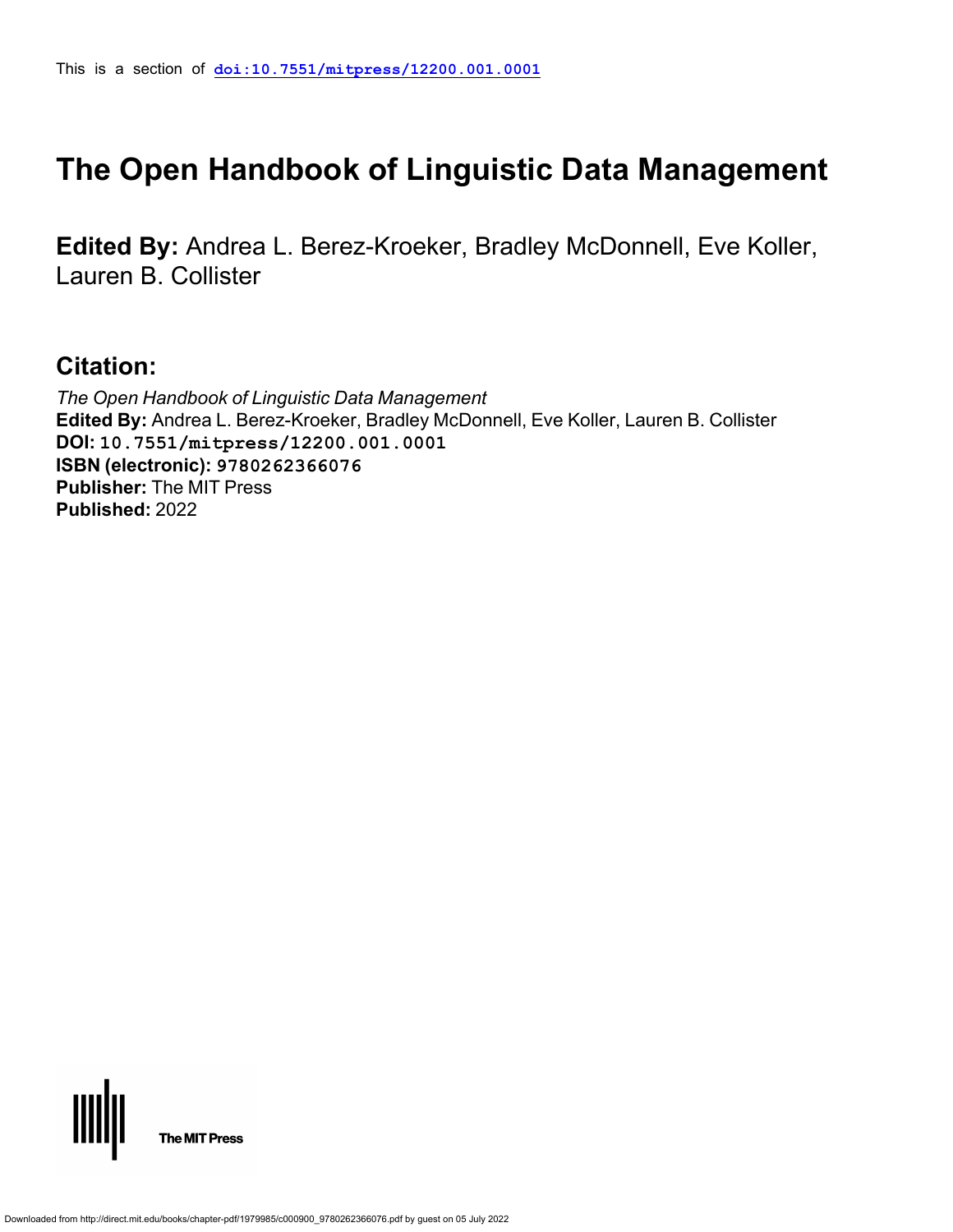## **1 Data, Data Management, and Reproducible Research in Linguistics: On the Need for**  *The Open Handbook of Linguistic Data Management*

**Andrea L. Berez-Kroeker, Bradley McDonnell, Lauren B. Collister, and Eve Koller**

Data have no value or meaning in isolation; they exist within a knowledge infrastructure—an ecology of people, practices, technologies, institutions, material objects, and relationships. —Borgman, *Big Data, Little Data, No Data*

### **1 Introduction: Why a "handbook" on data management in linguistics?**

Data, in many forms and from many sources, underlie the discipline of linguistics. We feel it would not be hyperbolic to say that data are the lifeblood of research, and proper management of data collections is essential to the future of our field. From descriptive to theoretical work, from corpus-based to introspection-based inquiry, from quantitative to qualitative analysis, linguists rely on data every day. Although technologies for producing, managing, and analyzing vast amounts of data have developed in recent decades, we must recognize that linguists have long depended on data to develop generalizations and theories about the nature of human language, even since the field's earliest forays into philology. We see the potential of linguistic data to inform the field and inspire future scientific inquiry and innovation into the nature of humanity through language. To unlock this potential, data must be understandable, discoverable, reusable, shareable, remixable, and transformable. All data sets, from inscriptions on stone tablets to introspective grammaticality judgments to terabytes of recordings of sociolinguistic interviews, must be managed conscientiously and carefully. There is no doubt that managing data requires time, effort, and, in many cases, specialized training, and, as long as technology allows us to collect and use ever-increasing amounts of data, it likely always will.

In developing this Handbook, we followed Borgman's (2015:29) definition of *data* as "entities used as evidence of phenomena for the purposes of research or scholarship." This definition is particularly apt for the field of linguistics, with its many and diverse data sources and forms. We also know that data do not exist in a vacuum, as the epigraph to this chapter indicates. Data, especially in linguistics, are a representation of the people who provided them, so we need to take care to manage data in ethical ways that respect the dignity and autonomy of everyone involved. In this way, the same linguistic data can also serve humanistic endeavors.

Data management is far more than just storing data. It entails a broad range of tasks, as data need to also be collected, cataloged, organized, annotated, described, processed, analyzed, preserved, shared, and cited, if linguistics is to be an open and transparent social science. Implementing these procedures on a broad scale ultimately enables *reproducible research*, which the National Academies of Sciences, Engineering, and Medicine define as research that obtains "consistent results using the same input data; computational steps, methods, and code; and conditions of analysis" (National Academies of Sciences, Engineering, and Medicine 2019:6–7). The upshot of taking this approach is providing greater scientific accountability through facilitating access for other researchers to the data upon which research conclusions are based (see, e.g., Buckheit & Donoho 1995; de Leeuw 2001; Donoho 2010; Berez-Kroeker et al. 2018; see also Gawne & Styles, chapter 2, this volume, for more about reproducible research).

Historically, methods for managing data in our field have been developed somewhat in isolation. Different subfields, research labs, and even individual researchers have developed their own practices and expectations regarding proper management of data. Even though everyone who uses data must manage them at some level, the isolated development of data management methods has meant that there has been very little discussion across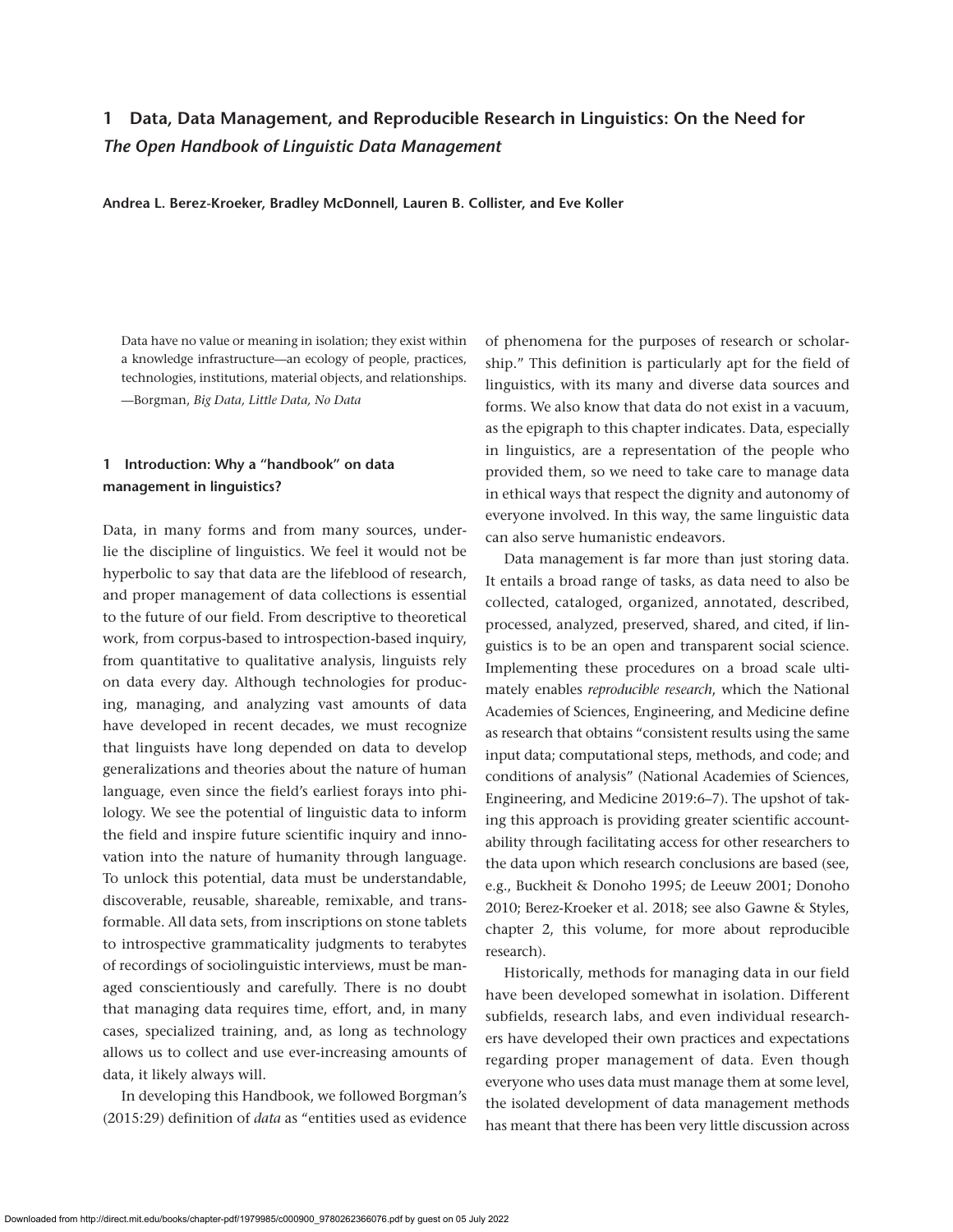the discipline concerning any commonalities or shared best practices that might exist.

Furthermore, despite the time and care that goes into proper data management for the service of reproducible research, our field has only cursorily acknowledged the scholarly value of this work, electing instead to prioritize analysis and theory in publications. Reflecting deeply, either in writing or in practice, on one's data management practices as "meta-research" has been relegated to a second class of publication and scholarship, less overtly valued than a new research paper or book, and has not been widely encouraged outside of the development of specifically instructional textbooks. In fact, data management has often been thought of as an afterthought or as "somebody else's job," with the assumption that librarians or data specialists are the ones who will care for this work (Mons  $2018:27$ ).<sup>1</sup> While institutional support in maintaining data is crucial for its discovery and long-term survival, the researchers who collect the data are an essential part of the ongoing care and description of data, and their conscious involvement early on make these data sets usable for future scholars (Borgman 2015:275). Data work should be valued as highly as any other aspect of research.

Fortunately, the field is changing. We have begun to acknowledge the time, care, and expertise that go into proper data management in service of reproducible linguistics. Whereas previously the primary outputs of research were publications almost exclusively in the realm of theory and analysis, it is now increasingly common to see the data themselves as an important output, worthy of valuation in hiring, tenure, and promotion (see Alperin et al., chapter 13, this volume). For example, in 2018 the Linguistic Society of America adopted the Statement on the Evaluation of Language Documentation in Hiring, Tenure, and Promotion, $2$  which gives suggestions for evaluating data and other non-traditional research outputs. Furthermore, it is not uncommon now to reflect on one's data management practices in writing, thus creating transparency about data sources and research methods.

Linguists are starting to confront data management issues and make visible the need for better data practices. More than 25 years ago, the issue of questionable data management practices compelled Sally Thomason, the then-editor of *Language*, a top journal in the field, to write a five-page column about her observations regarding the data behind articles submitted to the journal (Thomason 1994; see also Thomason, foreword, this volume). In it, she describes her realization that verifying all data for accuracy is too cumbersome a task to fall solely on the shoulders of the journal editor, and how, being human, she needed to "rely on the assumption that the data in accepted papers is generally correct." Nonetheless, she continues,

Because of the traditionally high standards of *Language* regarding linguistic data, I have tried to identify cases where I may need to pay special attention to the accuracy of data: cases where the referees found problems with the data, where the data seems to be incompletely attested, or where a spot check reveals errors. When I began my term as editor, I expected that there would be cases of this kind from time to time. I did not expect that these cases would occur frequently—so frequently, in fact, that the assumption that the data in accepted papers is reliable began to look questionable. (409)

Thomason further notes that her concerns about data did not resonate particularly loudly. She provides as an example an interaction with an author in whose submission she found numerous small problems with the data (e.g., incorrect morphological parsing, incorrect glossing): "the author's response on being informed of the errors was disturbing. The most serious mistakes, I was told, came from a theoretical article that the author had cited extensively; it was the authors of that article who were responsible for the mistakes, not the author of the *Language* paper" (410).

Clearly, basing linguistic theory on inaccurate data is harmful for theory, especially when the theory builders are willing to look the other way when confronted with problematic data. Thomason compares the author's reaction to a "What's wrong with this picture?" children's puzzle:

What you see in such a puzzle is a scene that looks perfectly normal at first glance, but that on closer inspection turns out to have impossible features, like a man sitting comfortably in a chair that has only one leg. A linguistic theory that rests on false or inadequate data is like the man in the chair with one leg: the support is illusory. (410)

Thomason then goes on to offer advice to authors regarding proper handling of the data that underlies publications. Even today her advice still rings true and has led to several recent initiatives. Beginning in the mid-2010s, researchers began to examine *transparency* in linguistics research. Transparency involves making details about research practices explicit in publications: some examples are whether data were collected directly by the author or taken from a published or archival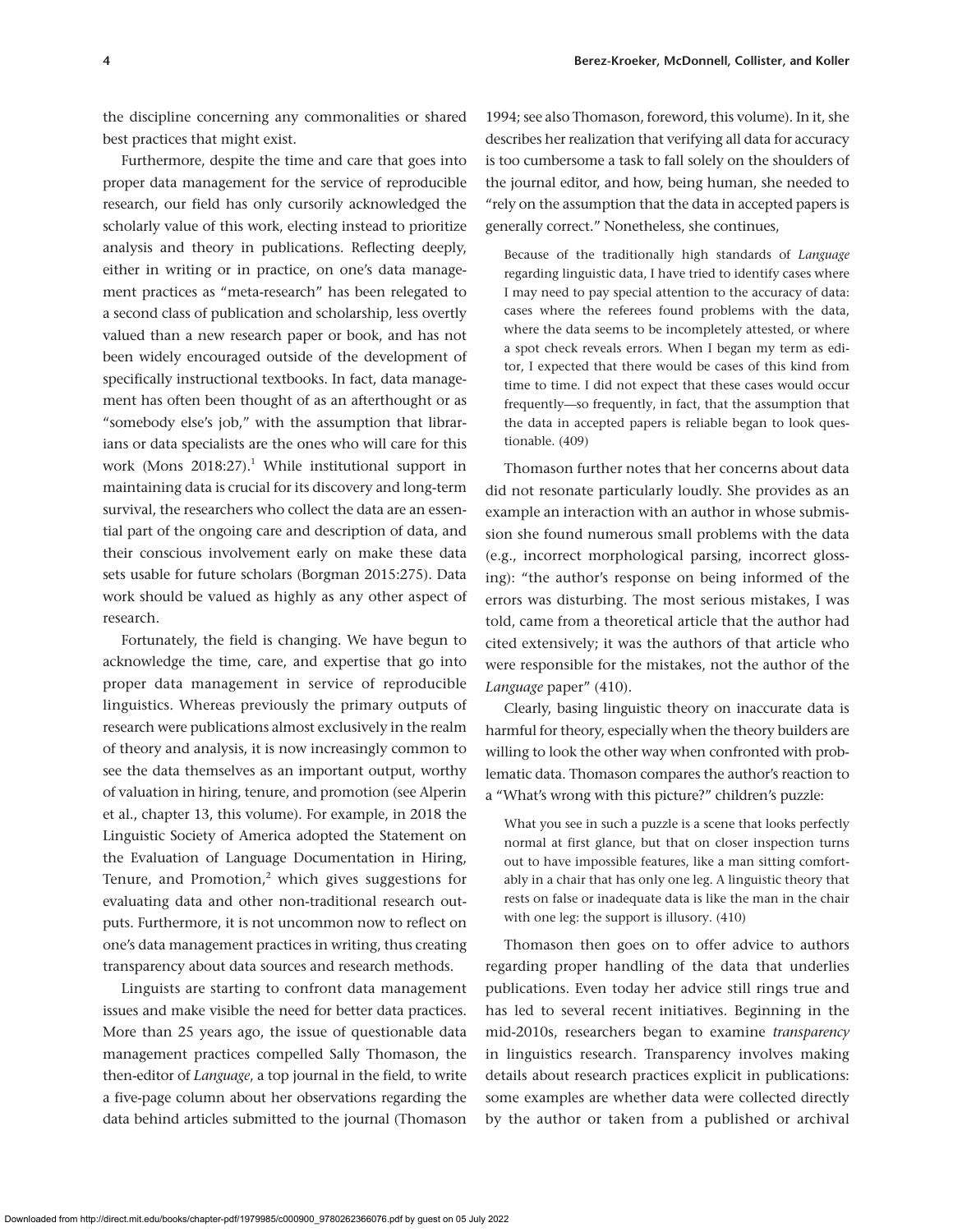source, whether data were collected in a lab or in the field, what hardware and software tools were used to collect and process data, presenting demographic information about language consultants or interviewees. Gawne et al. (2017) surveyed one hundred descriptive grammars for how forthcoming authors were about their data and collection methods; Schembri (2019) and Hochgesang (2019) both surveyed methodological transparency in sign language linguistics; Gawne et al. (2019) examines transparency of authors in gesture studies; Berez-Kroeker, Gawne et al. (2017) look at transparency in articles from nine journals across the discipline over a ten-year span. In all cases, it was found that authors' attention to conveying details about data and data collection to readers was lacking in some respect (see Berez-Kroeker et al. 2018 for a discussion). This includes, in particular, citing excerpts of data (e.g., interlinearized glossed text or other numbered examples) back to their sources in a way that makes them retrievable by a reader, especially when the data come from a source other than a traditional paper publication, such as a book or a journal article.

Also in the mid-2010s, more than forty linguists and data specialists participated in a multiyear project to develop standards and recommendations for one particular aspect of data management, the citation of data sets in linguistics publications.<sup>3</sup> This group produced a position paper identifying barriers to better citation and attribution of data as a part of linguistic research (Berez-Kroeker et al. 2018). Over time the group evolved into the 100+-member Linguistic Data Interest Group,<sup>4</sup> formed as part of the much larger Research Data Alliance,<sup>5</sup> an international organization that at the time of writing has over nine thousand members from 137 countries. Among the outputs of the project and the Research Data Alliance group are a guide to help linguists understand the value of data citation, known as *The Austin Principles of Data Citation in Linguistics* (Berez-Kroeker, Andreassen et al. 2017),<sup>6</sup> and a set of standardized formats for citing data sets in publications, known as the *Tromsø Recommendations for Citation of Research Data in Linguistics* (Andreassen et al., 2019; see Conzett & De Smedt, chapter 11, this volume).

### **2 About this Handbook**

The editors and many authors in this Handbook have been and continue to be active participants in the

Research Data Alliance Linguistic Data Interest Group. Our work with this group has made it clear that even 25 years after Thomason's editorial column, the discipline of linguistics still does not have a culture of broad and open discussion about data. Many linguists we have consulted with have lamented the lack of academic reward for data work, and still more have admitted that they simply do not know very much about how to manage their data in a way that ensures they will be citable, accurate, shareable, and sustainable, nor do they know much about their colleagues' practices in these areas. Despite the barriers, however, the reality of linguistic practice today is that most of us use data, most of us wish to use them thoroughly and carefully, many of us share data and code with our colleagues, and most of us have some methods for managing data, whether or not those methods have been codified. Thus, this Handbook grew out of a need to provide a forum in which researchers could share their data management practices with the aim of learning more about the current state of data work across the field. In this way, we hope that the discipline can reflect deeply about the past and present and foster an open conversation about the future of data work in linguistics.

This Handbook is divided into two parts. Each of the full-length chapters in part I delves into prominent issues surrounding data and data management. Part II consists of shorter *data management use cases*, each of which demonstrates a concrete application of the abstract principles of data management in specific studies, some actual and some hypothetical.

#### **2.1 Part I overview**

Because of the nature of linguistic study, creating reproducible data involves considerations such as the ethics of working with and for the benefit of human participants, copyright over creative works and expressions, and techniques for transforming data. These considerations come into play throughout the data management process, from the conception of the study to the development of mid-project file-naming conventions to the final steps of archiving, sharing, and tracking the use of data.

Chapters 2–4 provide details on important conceptual foundations of data management for linguistic data. In chapter 2, Lauren Gawne and Suzy Styles discuss the place of linguistics in the broader data movements across the social sciences, in which openness of data and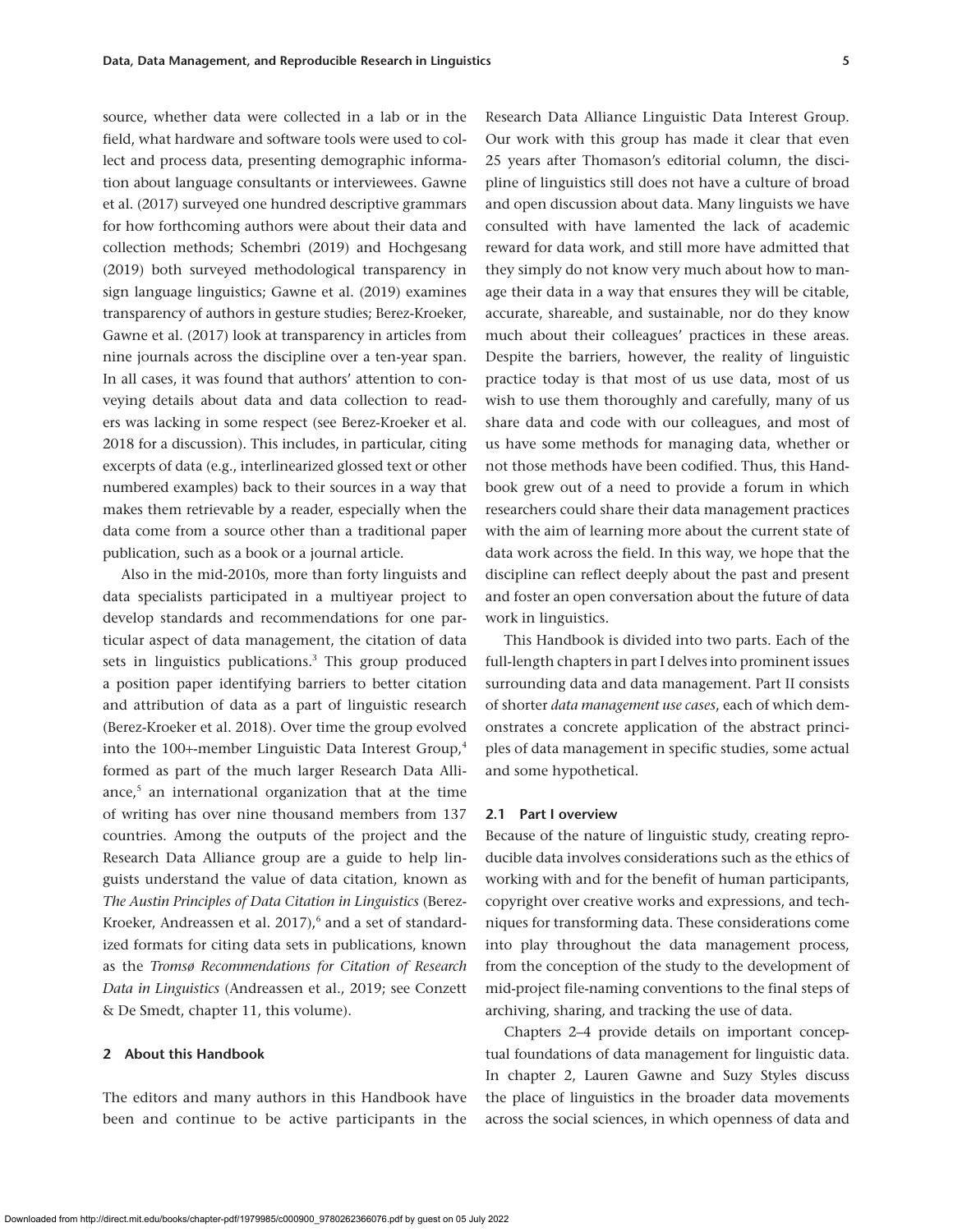transparency of research methodologies have become a central concern. In chapter 3, Jeff Good provides a comprehensive survey of the diversity of data types that are used within linguistics, including data that directly represent observable linguistic behavior as well as secondary data types used to support linguistic analysis. In chapter 4, Gary Holton, Wesley Y. Leonard, and Peter L. Pulsifer discuss the range of ethical considerations that are necessary when working with linguistic data of all kinds.

Chapters 5 and 6 present important principles in the implementation of data management. In particular, in chapter 5, Eleanor Mattern covers the life cycle of data, emphasizing consistency and a future-minded orientation while outlining best practices for creating sustainable, reusable, long-lasting data. In chapter 6, Na-Rae Han discusses the processes behind transforming raw data into usable data, including transliteration, loss, augmentation, and corruption of information, all while maintaining reversibility through judicious employment of version control.

Chapters 7, 8, and 9 provide helpful guidance to researchers planning to collect, manage, and share their own data. In chapter 7, Helene N. Andreassen gives advice on archiving one's research data, from preparing data for archiving to selecting an appropriate repository that ensures long-term preservation, retrieval, and visibility. In chapter 8, Susan Smythe Kung describes the process of developing a data management plan, a document that allows researchers to clearly articulate plans for data collection, processing, preservation, and sharing; data management plans are often required by funding organizations and can save researchers time, money, and frustration. In chapter 9, Lauren B. Collister provides a foundation for understanding copyright and its interaction with data, sharing practices to implement throughout the data life cycle to reduce legal barriers to the open sharing and publication of linguistic data.

Chapters 10 and 11 are about finding and reusing prepared linguistic data sets. In chapter 10, Laura Buszard-Welcher discusses how we can move human knowledge into the future by preserving linguistic data—both from living languages and from archived data from sleeping languages—for the long term. In chapter 11, Philipp Conzett and Koenraad De Smedt provide concrete guidance on how to properly cite data through bibliographic references and in-text citations.

Finally, chapters 12 and 13 discuss the valuation of the time and effort involved in data management as a

research endeavor. In chapter 12, Robin Champieux and Heather L. Coates describe metrics that can reveal the usage of a data set and help tell the story of its impact beyond the initial research study. In chapter 13, Juan Pablo Alperin, Lesley A. Schimanski, Michelle La, Meredith T. Niles, and Erin C. McKiernan follow with an analysis of the role of data in review, promotion, and tenure based on their extensive corpus of documents.

#### **2.2 Part II overview**

The second part of the Handbook provides snapshots of current practices in the form of data management use cases. These come from a sampling of subfields and represent only a selection of the many data management practices available in the field. These use cases were selected to include both signed and spoken languages, and collectively they cover vast swaths of linguistic research, including sociolinguistics, discourse and conversation analysis, language documentation and description, language reclamation, historical linguistics and language change, first- and second-language acquisition, computational applications such as forced alignment and speech recognition, corpus linguistics, experimental linguistics, syntax, psycholinguistics, neurolinguistics, phonology, typology, and semantics. Many more use cases could have been included, and in an effort to make our data management practices and research methodologies more transparent, we editors encourage readers to start a practice of writing your own use cases.<sup>7</sup>

#### **2.3 How to use this Handbook**

The aim of the Handbook is to provide a snapshot into current practices, some of which are well established, while others are more cutting-edge. As this is, to our knowledge, the first handbook of its kind, it is not meant to serve as a comprehensive manual or textbook. Nonetheless, there are ways to incorporate the principles and practices described herein into one's own practices, research program, and/or career. We expect the Handbook to be valuable to a broad audience, including students, early career and seasoned researchers, and instructors at many levels. The Handbook can be used as a primary resource for classroom courses on linguistic data management, or selected chapters can serve as examples for management methods in courses focused on particular subfields.

Self-study is also possible, and we have developed an online open access companion course for this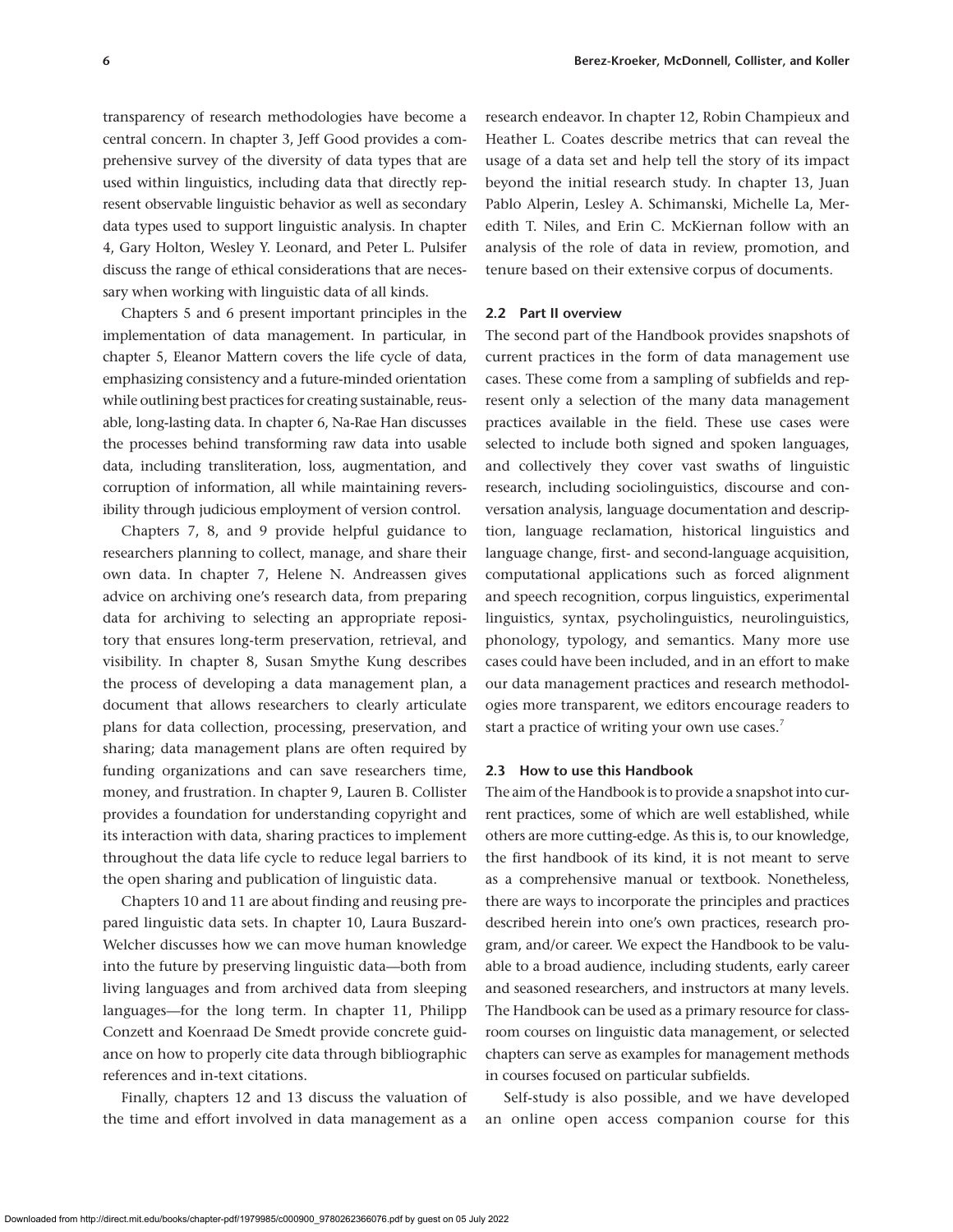volume, available to anyone, free of charge, at [http://](http://linguisticdatamanagement.org.8) [linguisticdatamanagement.org.](http://linguisticdatamanagement.org.8) 8 The online course contains synopses of each part I chapter, including keywords to learn, activities to reinforce principles of data management, suggestions for implementing better data management in one's career, quizzes to test your understanding, and cross-referenced links to relevant data management use cases.

#### **3 Acknowledgments**

We wish to offer our sincere gratitude to many people who made this Handbook possible. First, we thank the more than one hundred authors who willingly shared their knowledge and experience with our readers. Importantly, because this volume has a pan-linguistics scope, we needed to rely on many experts across the discipline to help us understand the "data scene" in different subfields, as well as identify appropriate authors to contribute. These "area advisors" included Claire Bowern, Kathleen Currie Hall, Na-Rae Han, Heidi B. Harley, Kristine Hildebrandt, Julie Hochgesang, Barb Kelly, Tyler Kendall, Emma Marsden, Steven Moran, and Luca Onnis. Emily Bender, Colleen Fitzgerald, Helen Aristar-Dry, and Eric Bakovic provided valuable discussion on the volume. Special thanks to Susan Smythe Kung, Gary Holton, Peter L. Pulsifer, and the participants in the Developing Standards for Data Citation and Attribution for Reproducible Research in Linguistics project.

Much appreciation goes to Heidi B. Harley and the entire editorial board of the Open Handbooks in Linguistics initiative for envisioning the series and giving us the opportunity to develop one of its first publications; we also thank Philip Laughlin, Alex Hoopes, Marc Lowenthal, and Anthony Zannino at MIT Press for their editorial support. Allison Silver Adelman of Silver Academic Editing provided professional assistance with the substantial task of consistently formatting fifty-five chapters and developing the index. Eve Koller, Shirley Gabber, and Dannii Yarbrough together developed the online companion course.

The editors would like to acknowledge the University Library System at the University of Pittsburgh for their support of Lauren B. Collister's editorial work on this volume, as well as their open access journal publishing services, which housed the platform for the management of chapter submission and reviews as part of their Scholarly Exchange service. We would also like to thank the Public Knowledge Project and the many volunteers who work on Open Journal Systems, which made our jobs as editors much easier and better organized. We also acknowledge the support of the Department of Linguistics and the College of Languages, Linguistics, and Literature at the University of Hawaiʻi at Mānoa and the Faculty of Culture, Language, and Performing Arts at Brigham Young University Hawai'i.

Finally, this material is based on work supported by the National Science Foundation under grants SMA-1649622 and SMA-1745249. Any opinions, findings, and conclusions or recommendations expressed in this material are those of the author(s) and do not necessarily reflect the views of the National Science Foundation.

#### **Notes**

1. We would like to emphasize that we reject the dual implication that data work is not part of linguistics research and that the contributions of librarians in describing, cataloging, preserving, and sharing research is somehow less valuable than that of researchers.

2. [https://www.linguisticsociety.org](https://www.linguisticsociety.org/sites/default/files/Evaluation_Lg_Documentation.pdf) /sites /default/files [/Evaluation\\_Lg\\_Documentation.pdf](https://www.linguisticsociety.org/sites/default/files/Evaluation_Lg_Documentation.pdf).

3. This project was called Developing Standards for Data Citation and Attribution for Reproducible Research in Linguistics (NSF SMA-1447886). For details on activities see [https://sites](https://sites.google.com/a/hawaii.edu/data-citation/) [.google.com/a/hawaii.edu/data-citation/](https://sites.google.com/a/hawaii.edu/data-citation/).

4. [https://rd-alliance.org/groups/linguistics-data-ig.](https://rd-alliance.org/groups/linguistics-data-ig)

5. <https://rd-alliance.org/>.

6. The Austin Principles ([http://site.uit.no/linguisticsdatacita](http://site.uit.no/linguisticsdatacitation/) [tion/](http://site.uit.no/linguisticsdatacitation/)) are essentially the FORCE11 *Joint Declaration of Data Citation Principles* (Martone 2014), annotated for linguistics.

7. If you would like to share your own linguistic data management use case, please upload it to our collection on Zenodo: [https://zenodo.org/communities/ldmuc/.](https://zenodo.org/communities/ldmuc/)

8. For readers who are reading this in the print version, the Handbook itself is also available online, open access, and free of charge.

#### **References**

Andreassen, Helene N., Andrea L. Berez-Kroeker, Lauren Collister, Philipp Conzett, Christopher Cox, Koenraad De Smedt, Bradley McDonnell, and the Research Data Alliance Linguistic Data Interest Group. 2019. Tromsø recommendations for citation of research data in linguistics. *Research Data Alliance.* <https://doi.org/10.15497/rda00040>.